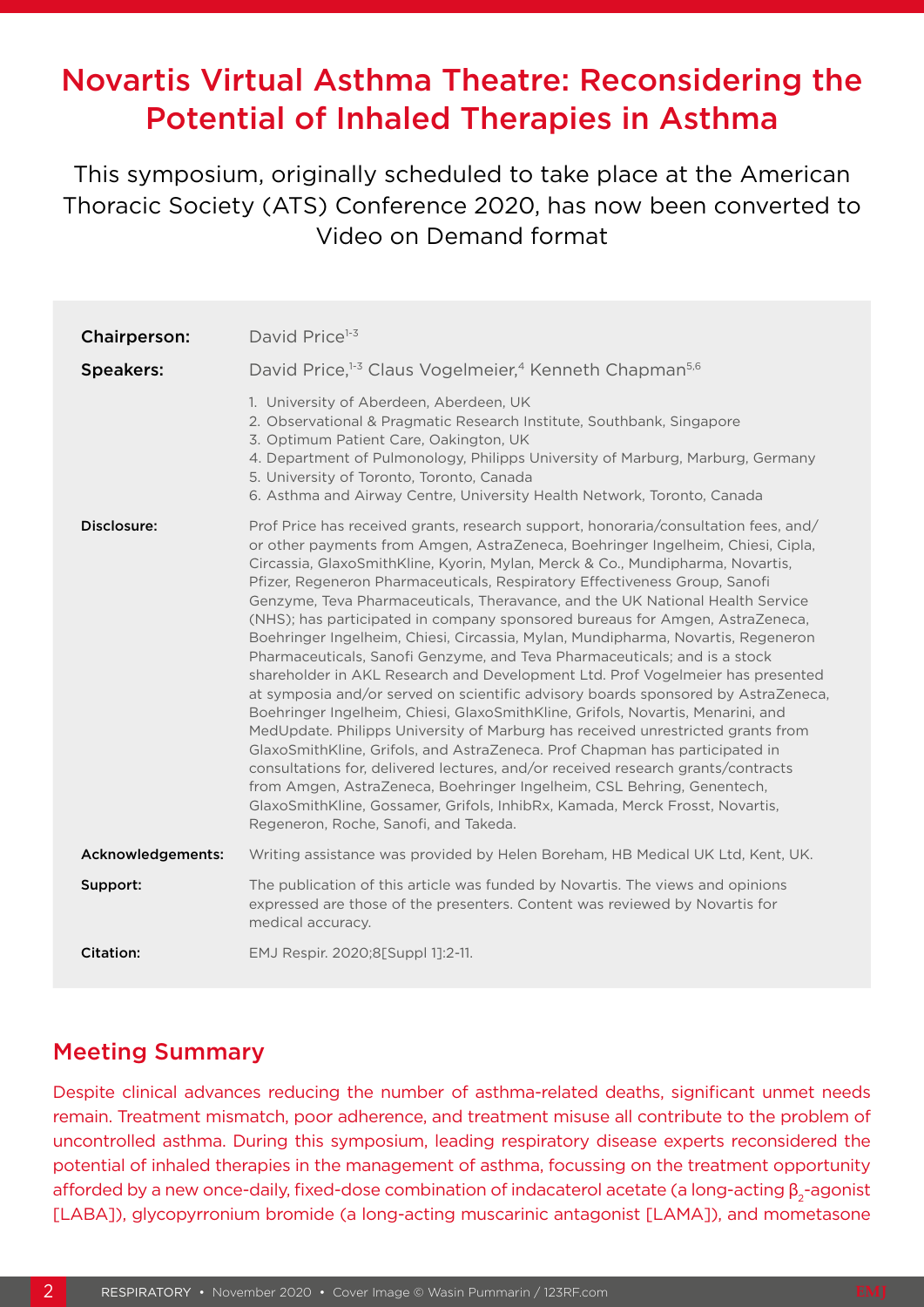furoate (an inhaled corticosteroid [ICS]) delivered via the Breezhaler® device (Novartis, Basel, Switzerland). The scope for new devices and digital solutions to further improve treatment use and adherence in the asthma arena was also discussed.

## Introduction to the PLATINUM Programme

### Professor David Price

Globally, an estimated 300 million people have asthma, which ranks as one of the top 30 causes of disability-adjusted life years and is among the top 10 causes in younger patients aged 5–14 years.1-3 Many of those with severe disease live in fear of potential exacerbations that remain highly prevalent despite current best therapies.<sup>4</sup> Exacerbations are important, not just because of their associated mortality burden, but because of the increased risk of side effects from systemic corticosteroids (SCS) used in treatment. A recent long-term observational study revealed a strong, dose-dependent link between lifetime SCS use and the development of comorbidities such as osteoporosis and Type 2 diabetes mellitus.<sup>5</sup>

Evidence has indicated that both healthcare professionals (HCP) and patients have overestimated the level of disease control currently achieved in asthma.<sup>6,7</sup> In reality, more than one-third of patients with asthma remain uncontrolled despite treatment because of issues with adherence or treatment misuse, principally poor inhaler technique.8 Nonadherence rates may reach as high as 70% among patients with asthma and approximately 50% of patients with asthma are still not managing to use their inhaler correctly despite training.9,10 This problem is compounded by the fact that HCP lack objective data on patients' self-management and adherence, which would support more effective decision-making in everyday clinical practice.<sup>9,11</sup>

Two new once-daily, fixed-dose inhaled combinations have recently been added to the treatment armoury for asthma: indacaterol acetate and mometasone furoate (IND/MF); and indacaterol acetate, glycopyrronium bromide, and mometasone furoate (IND/GLY/MF). IND/MF (LABA/ICS) is available in three ICS dose strengths: low, medium, and high, while IND/GLY/MF (LABA/LAMA/ICS) is available at

medium and high ICS doses. Both are delivered through the Breezhaler device.

These new therapies are underpinned by an extensive Phase III clinical trial programme, PLATINUM, involving over 7,500 patients. Key studies within the PLATINUM programme include the PALLADIUM, IRIDIUM, and ARGON studies (Table 1).<sup>12-14</sup>

### A New LABA/ICS: A New Treatment Opportunity

### Professor Claus Vogelmeier

Prof Vogelmeier shared data from the PALLADIUM trial, a 52-week, randomised, double-blind, Phase III study, which compared IND/MF to MF and salmeterol/fluticasone propionate (SAL/FLU). The study population included adult/adolescent patients with asthma aged 12–75 years who were inadequately controlled on medium- or highdose ICS or low-dose LABA/ICS, but had few exacerbations.12 Patients' mean Asthma Control Questionnaire (ACQ-7) score at baseline was 2.3. The study had five arms: IND/MF (medium and high dose once daily via Breezhaler device), MF (medium [once daily] and high dose [twice daily]) via Twisthaler® [Novartis, Basel, Switzerland]), and high-dose SAL/FLU (twice daily via Diskus® [GlaxoSmithKline, Middlesex, UK]). Rescue medication was available throughout the study.

PALLADIUM met its primary endpoint (Figure 1),<sup>12,15</sup> with both doses of IND/MF significantly increasing trough forced expiratory volume in 1 second (FEV<sub>1</sub>) versus corresponding doses of MF at Week 26. Significant improvements in  $\mathsf{FEV}_1$  of 211 mL and 132 mL were demonstrated by medium and high doses of IND/MF versus MF, respectively. High-dose IND/MF also significantly improved trough  $\mathsf{FEV}_1$  by 48 mL compared to SAL/FLU at 52 weeks.<sup>12,15</sup>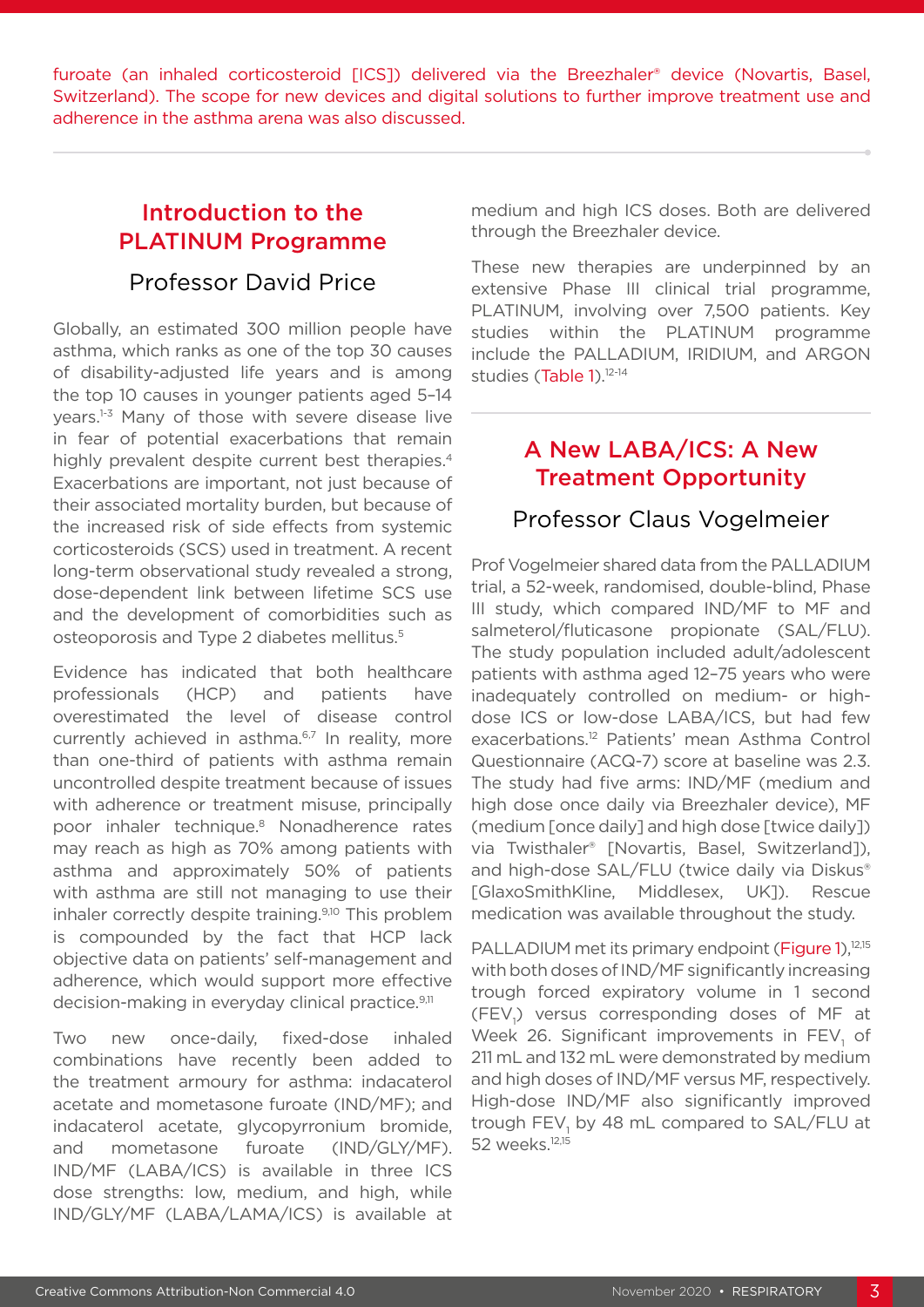Table 1: The PLATINUM indacaterol acetate, glycopyrronium bromide, and mometasone furoate and indacaterol acetate and mometasone furoate asthma programme.

|                                             | PALLADIUM                                                                         | IRIDIUM                                                                                                              | ARGUN                                                                                                                |
|---------------------------------------------|-----------------------------------------------------------------------------------|----------------------------------------------------------------------------------------------------------------------|----------------------------------------------------------------------------------------------------------------------|
| Age                                         | $\geq$ 12 years                                                                   | $\geq$ 18 years                                                                                                      | $\geq$ 18 years                                                                                                      |
| Population<br>inadequately<br>controlled on | Medium- or high-dose ICS<br>or low-dose LABA/ICS                                  | Medium- or high-dose<br>LABA/ICS                                                                                     | Medium- or high-dose<br>LABA/ICS                                                                                     |
| History of<br>exacerbations                 |                                                                                   | History of $\geq$ 1 severe asthma<br>exacerbation requiring<br>hospitalisation/ER visit/<br>SCS in the previous year | History of $\geq$ 1 severe asthma<br>exacerbation requiring<br>hospitalisation/ER visit/<br>SCS in the previous year |
| Study arms                                  | Medium- and high-dose<br>IND/MF<br>Medium- and high-dose MF*<br>High-dose SAL/FLU | Medium- and high-dose<br>IND/GLY/MF<br>Medium- and high-dose<br>IND/MF<br>High-dose SAL/FLU <sup>+</sup>             | Medium- and high-dose<br>IND/GLY/MF<br>High-dose SAL/FLU <sup>+</sup> +<br>TIO‡                                      |
| Primary<br>objective                        | Superiority in trough FEV <sub>1</sub> of<br>IND/MF versus MF at<br>26 weeks      | Superiority in trough FEV,<br>of IND/GLY/MF versus<br>IND/MF at<br>26 weeks                                          | Noninferiority in AQLQ<br>of IND/GLY/MF versus<br>SAL/FLU +TIO after<br>24 weeks                                     |

Note: exacerbations requiring SCS, hospitalisation, or emergency room visit <6 weeks prior to screening were excluded.

\*Medium-dose MF 400 µg once daily; high-dose MF 400 µg twice daily.

† High-dose SAL/FLU 50/500 µg twice daily.

‡ TIO 5 µg.

ACQ: Asthma Control Questionnaire; AQLQ: Asthma Quality of Life Questionnaire; ER: emergency room; FEV<sub>i</sub>: forced expiratory volume in 1 second; IND/GLY/MF high dose: indacaterol acetate/glycopyrronium bromide/mometasone furoate 150/50/160 µg once daily; IND/GLY/MF medium dose: indacaterol acetate/glycopyrronium bromide/ mometasone furoate 150/50/80 µg once daily; IND/MF high dose: indacaterol acetate/mometasone furoate 150/320 µg once daily; IND/MF medium dose: indacaterol acetate/mometasone furoate 150/160 µg once daily; MF high/medium: mometasone furoate 800/400 µg once daily; SAL/FLU: salmeterol/fluticasone propionate 50/500 µg twice daily; SCS: systemic corticosteroids; TIO: tiotropium 5 µg once daily.

*Adapted from van Zyl-Smit et al.12, Kerstjens et al.,13 and Gessner et al.14*

In terms of symptom control, a key secondary endpoint, both doses of IND/MF significantly improved ACQ-7 score versus MF at Week 26, with 0.248 and 0.171 point increases for medium and high doses, respectively.<sup>12,15</sup> Improvements in ACQ-7 score were comparable between high-dose IND/MF and high-dose SAL/FLU at Week 26.12,15 Both doses of IND/MF also significantly boosted the proportion of rescue medication-free days (by 8.6─9.6%) over 52 weeks compared to MF.12,15 A significant 4.3% increase in rescue medication-free days was seen for the high-dose IND/MF treatment group versus SAL/FLU.12,15

As the PALLADIUM population was not exacerbation-enriched, a prespecified pooled analysis of both PALLADIUM and IRIDIUM

trial data was performed to examine this key outcome.16 High-dose IND/MF was shown to significantly improve exacerbations versus high-dose SAL/FLU, achieving reductions in the annualised rate of severe, moderate/ severe, and all exacerbations of 26%, 22%, and 19%, respectively.16

Safety findings from the PALLADIUM study indicated that IND/MF was well tolerated, with comparable toxicity profiles seen across the study arms.<sup>12</sup> The overall incidence of adverse events (AE) and AE known to be specifically associated with ICS and/or LABA, including the clinically relevant side effect of pharyngitis, was generally balanced across treatment groups.12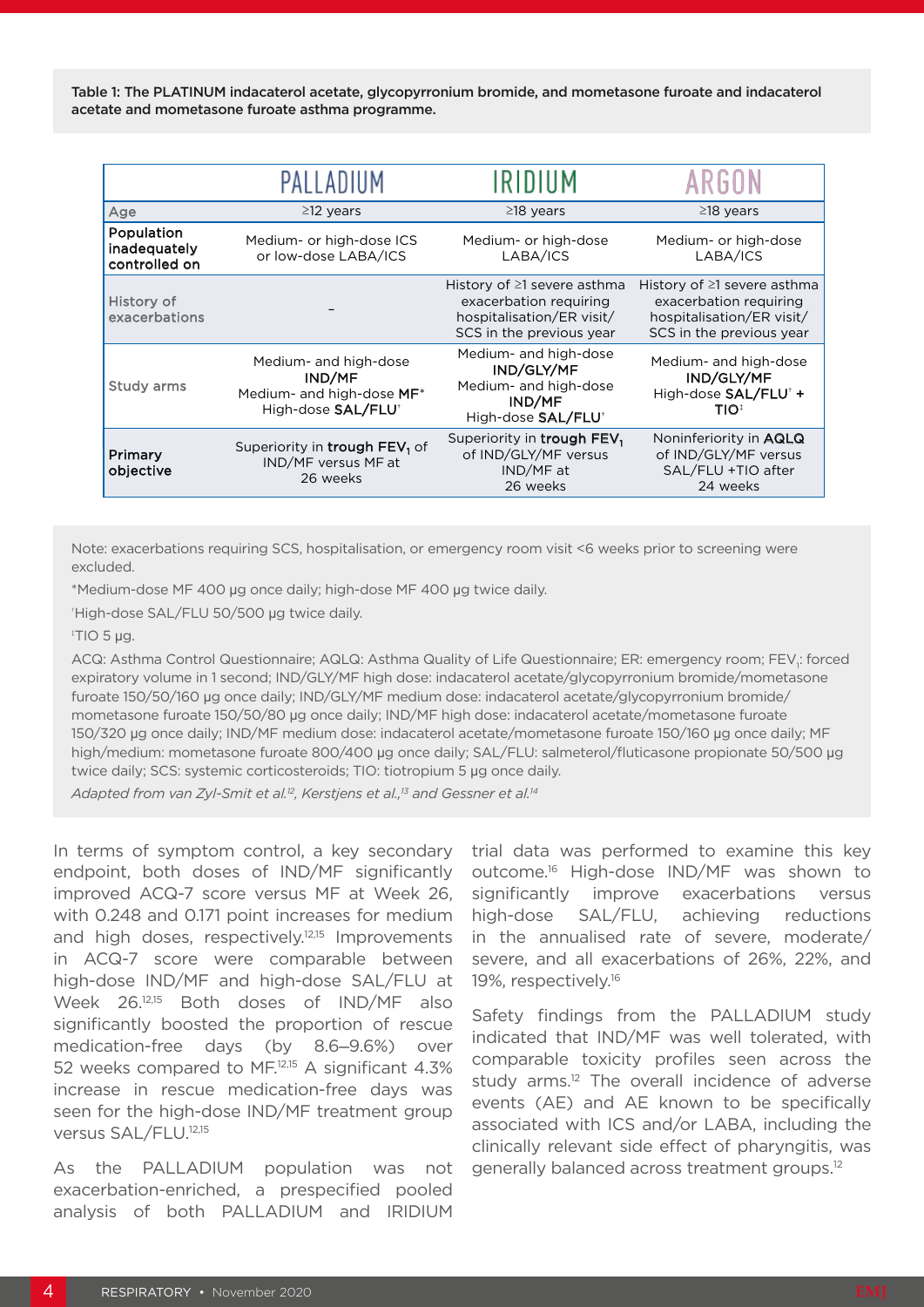

### Figure 1: PALLADIUM primary endpoint (image from source article and not presentation described).

Change from baseline in trough  $\mathsf{FEV}_{1}$  at week 26 and week 52 in the full analysis set.

Change in trough  $\mathsf{FEV}_1$  at week 26 (A) and week 52 (B) after treatment with MF-IND versus MF and FLU-SAL. Participants received high-dose MF-IND (320 μg, 150 μg) once daily; or medium-dose MF-IND (160 μg, 150 μg) once daily; or high-dose MF (800 µg) 400 µg twice daily; or medium-dose MF (400 µg) once daily; or high-dose FLU-SAL (500 µg, 50 µg) twice daily.

CI: confidence interval; FLU-SAL: fluticasone propionate/salmeterol xinafoate; MF: mometasone furoate; MF-IND: mometasone furoate/indacaterol acetate.

*Reprinted from The Lancet Respiratory Medicine, epub ahead of print, van Zyl-Smit et al., Once-daily mometasone plus indacaterol versus mometasone or twice-daily fluticasone plus salmeterol in patients with inadequately controlled asthma (PALLADIUM): a randomised, double-blind, triple-dummy, controlled Phase 3 study, Copyright (2020), with permission from Elsevier.12*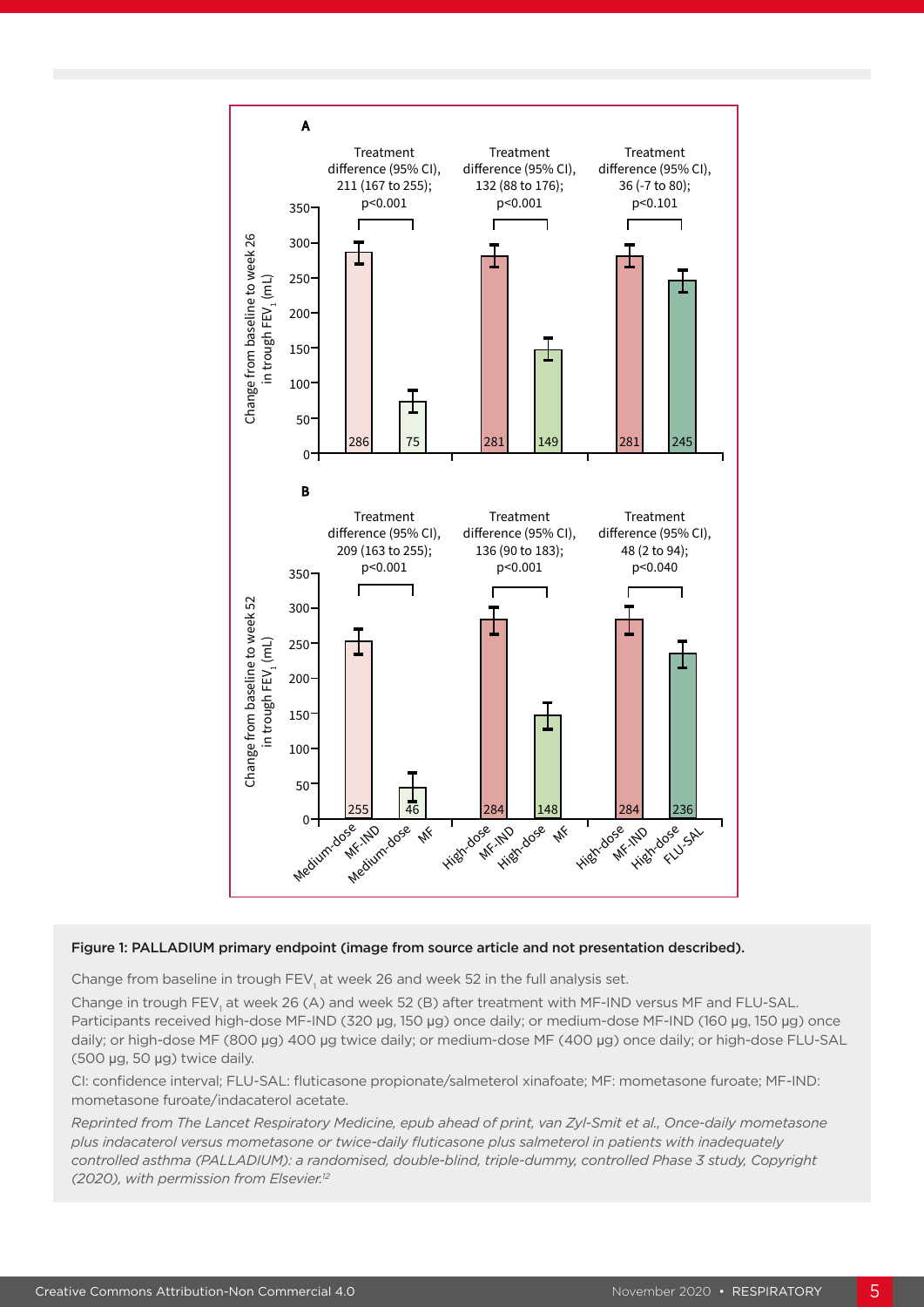## Reconsidering the Potential of Inhaled Therapies with a New Once-Daily, Fixed LAMA/LABA/ ICS Combination: Part One

### Professor Claus Vogelmeier

Another key study from the Phase III PLATINUM programme was IRIDIUM, a 52-week, randomised, double-blind trial assessing IND/GLY/MF against IND/MF or high-dose SAL/FLU in patients with asthma.<sup>13</sup> IRIDIUM had five study arms: IND/GLY/MF (medium and high dose once daily via Breezhaler device), IND/MF (medium and high dose once daily via Breezhaler device), and SAL/FLU (high dose twice daily via Diskus). Unlike the PALLADIUM population, IRIDIUM enrolled adults (≥18 years old) with asthma that was poorly controlled on mediumor high-dose LABA/ICS, with a history of at least one severe exacerbation requiring SCS in the prior year. Mean ACQ-7 score at baseline was 2.5. Rescue medication was available throughout the study.

Both doses of IND/GLY/MF achieved significant improvements in trough  $\mathsf{FEV}_1$  versus IND/MF at Week 26, meeting the study's primary endpoint (Figure 2).<sup>13,17</sup> IND/GLY/MF improved  $FEV<sub>1</sub>$  by 76 mL and 65 mL at medium and high doses, respectively, versus comparable doses of IND/ MF at Week 26. These significant improvements in lung function were maintained to Week 52, confirming no signs of tachyphylaxis in the first year of treatment.<sup>13,17</sup>

Important secondary endpoints evaluated in the IRIDIUM trial included exacerbation rate and symptom control. High-dose IND/GLY/ MF significantly reduced the rate of severe and total exacerbations compared to highdose IND/MF, cutting the annualised rate by >20%.13,17 This positive effect on exacerbations was confirmed in post hoc analysis of the IRIDIUM trial, where high-dose IND/GLY/MF was shown to significantly lower exacerbations after 52 weeks, with a 21% and 31% cut in moderate/ severe and severe exacerbations, respectively, suggesting a dose-effect relationship (Novartis. Data on file). Although significant improvements in ACQ-7 score, a key secondary endpoint, were not observed for IND/GLY/MF versus corresponding doses of IND/MF at Week 26, all treatment arms demonstrated similarly high and clinically relevant improvement in change from baseline.<sup>13</sup>

Prof Vogelmeier concluded that, overall, findings from the PALLADIUM and IRIDIUM trials demonstrated the ability of the new combinations of IND/MF and IND/GLY/MF to significantly increase lung function, improve symptom control, and reduce exacerbations.

## Reconsidering the Potential of Inhaled Therapies with a New Once-Daily, Fixed LAMA/LABA/ ICS Combination: Part Two

Professor Ken Chapman

### IRIDIUM: IND/GLY/MF Versus SAL/FLU

In the second presentation on the IRIDIUM trial, data directly comparing IND/GLY/MF to SAL/FLU were reviewed by Prof Chapman, addressing the important question of whether IND/GLY/MF can provide meaningful benefit to patients with uncontrolled asthma already receiving high-dose ICS/LABA.

Both doses of IND/GLY/MF improved trough  $FEV<sub>1</sub>$  compared to SAL/FLU.<sup>13,17</sup> At Week 26, there was a significant improvement in  $\mathsf{FEV}_1$  of 99 mL for medium-dose IND/GLY/MF and 119 mL for high-dose IND/GLY/MF versus high-dose SAL/FLU. Corresponding FEV<sub>1</sub> improvements with medium- and high-dose IND/GLY/MF at Week 52 were 87 mL and 145 mL, respectively, representing a clinically important and statistically significant difference.<sup>13,17</sup>

Significant reductions in exacerbations were also seen with high-dose IND/GLY/MF versus highdose SAL/FLU across the board, with reductions in the annualised rates of severe, moderate/ severe, and all exacerbations of 42%, 36%, and 40%, respectively.13,17 Although no significant impact on the rate of severe exacerbations was seen with medium-dose IND/GLY/MF versus high-dose SAL/FLU, the sum of all exacerbations was significantly reduced by 30%.<sup>13,17</sup>

IND/GLY/MF also met the secondary endpoint of symptom reduction, with both doses showing a small but statistically significant improvement in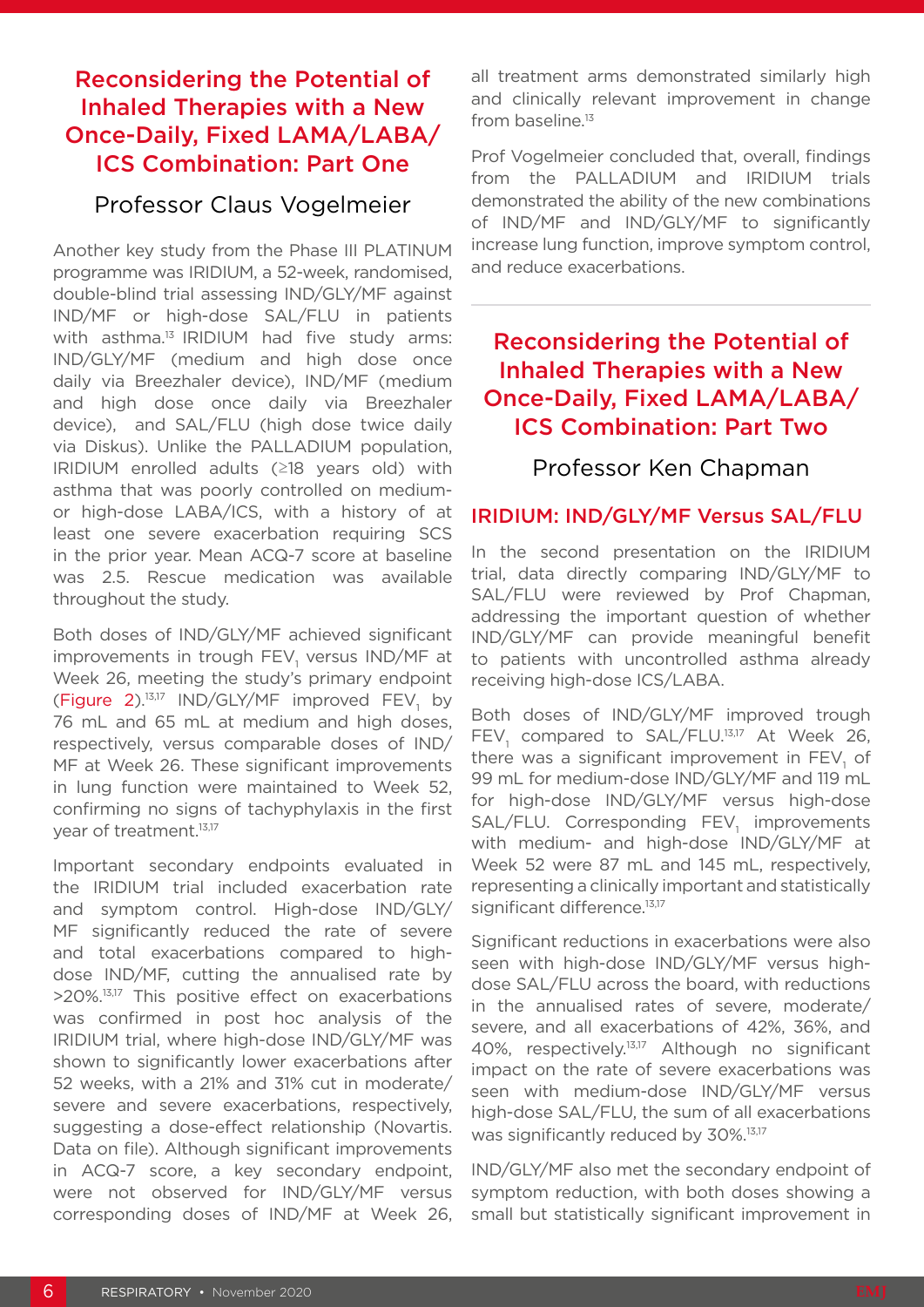ACQ-7 score over SAL/FLU at Week 26.13 Similarly, a higher proportion of patients experienced a clinically important improvement in their symptom scores (an improvement in ACQ-7 of >0.5 points) with the three-drug combination. Treatment with high-dose IND/GLY/MF significantly boosted the total number of ACQ-7 responders by 23.7%, 11.2%, and 8.2% at Weeks 4, 12, and 52, respectively, versus high-dose SAL/FLU.<sup>13,17</sup>

With regard to its safety profile, IND/GLY/MF proved well tolerated, with the overall incidence of AE and serious AE comparable across treatment groups in the IRIDIUM trial.13



### Figure 2: IRIDIUM primary endpoint (image from source article and not presentation described).

Change from baseline in trough FEV, at week 26 and week 52 in the full analysis set.

Change in trough FEV<sub>1</sub> with MF-IND-GLY versus MF-IND and FLU-SAL at week 26 (A) and over week 52 (B). Data are presented as least squares mean (SE); error bars represent SE values. Patients received medium-dose MF-IND-GLY (80 µg, 150 µg, 50 µg) once daily; or high-dose MF-IND-GLY (160 µg, 150 µg, 50 µg) once daily; or medium-dose MF-IND (160 µg, 150 µg) once daily; or high-dose MF-IND (320 µg, 150 µg) once daily; or high-dose FLU-SAL (500 µg, 50 μg) twice daily. Δ=treatment difference. CI: confidence interval; FEV<sub>1</sub>: forced expiratory volume in 1 sec; FLU-SAL: fluticasone/salmeterol; MF-IND: mometasone/indacaterol; MF-IND-GLY: mometasone/indacaterol/glycopyrronium; SE: standard error.

*Reprinted from The Lancet Respiratory Medicine, epub ahead of print, Kerstjens et al., Once-daily, single-inhaler mometasone–indacaterol–glycopyrronium versus mometasone–indacaterol or twice-daily fluticasone–salmeterol*  in patients with inadequately controlled asthma (IRIDIUM): a randomised, double-blind, controlled Phase 3 study, *Copyright (2020), with permission from Elsevier.13*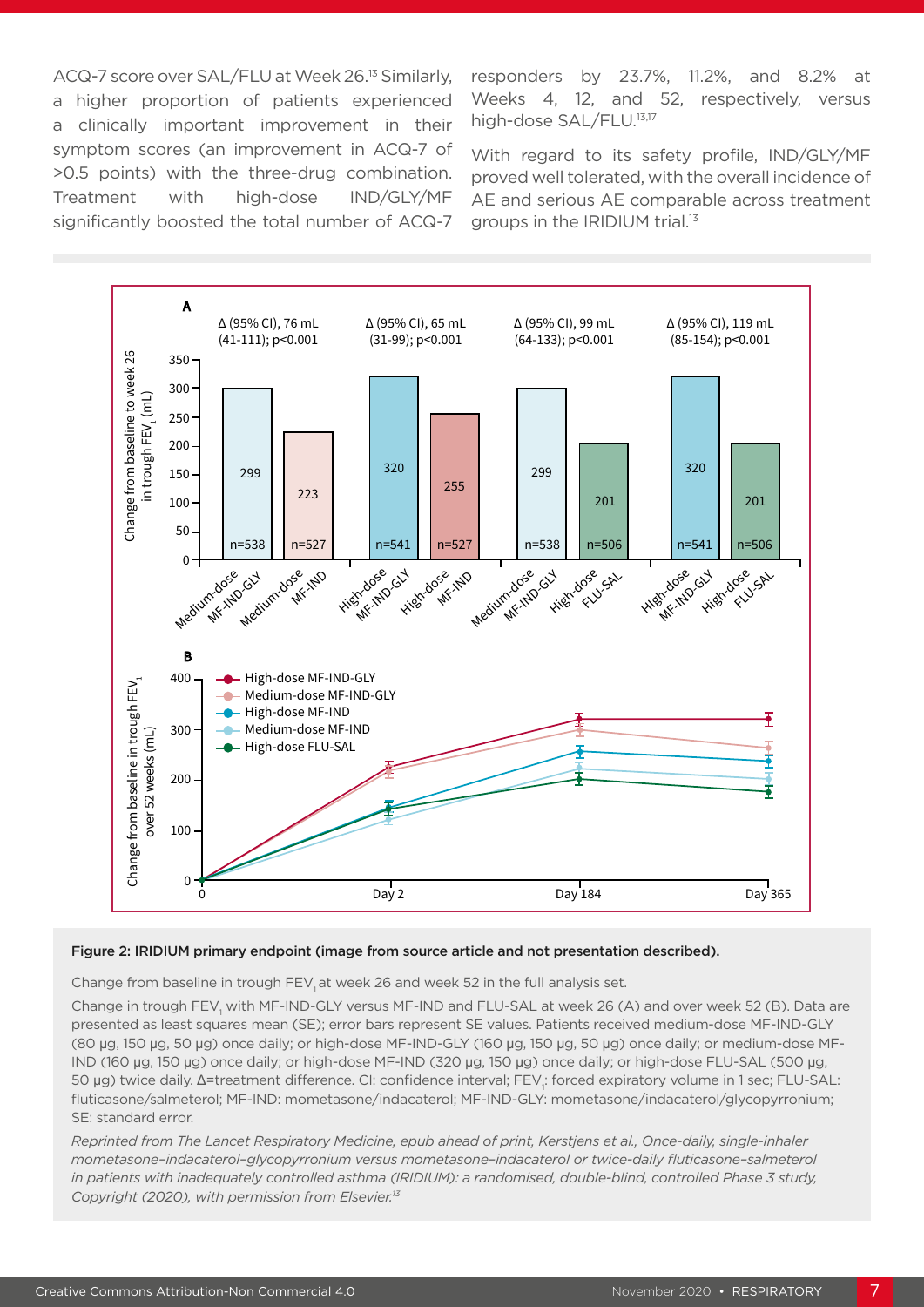In summary, IRIDIUM findings showed that high-dose IND/GLY/MF achieved greater improvement in lung function, greater reduction in exacerbations, and greater improvement in patient symptoms compared to high-dose SAL/FLU, with a comparable safety profile. Prof Chapman noted that similar results were seen for medium-dose IND/GLY/MF, albeit with a nonsignificant trend towards greater reduction in severe exacerbations.

### The ARGON Trial and Real-World Evidence

Prof Chapman acknowledged that, despite the compelling data from the IRIDIUM trial, clinicians may question whether it is feasible to simply use a LAMA in free combination with an ICS-LABA instead of the closed, fixed-dose combination of IND/GLY/MF. This important question was addressed in the Phase III ARGON study: a 24-week, randomised, partially-blinded, noninferiority study of IND/GLY/MF (medium and high dose once daily via Breezhaler device) versus the free combination of SAL/FLU (high dose twice daily via Diskus), plus external tiotropium ([TIO] in its soft mist inhaler format once daily). The ARGON study considered patients that were poorly controlled and experiencing exacerbations;<sup>14</sup> specifically, patients were aged ≥18 years and had inadequately controlled asthma on medium- or high-dose LABA/ICS, with a history of ≥1 severe asthma exacerbation requiring medical care from a physician, emergency room visit, or hospitalisation, and requiring SCS for ≥3 days in the previous year. Patients' mean ACQ-7 score at baseline was 2.6.

The primary endpoint of ARGON consisted of a noninferiority comparison that showed both doses of IND/GLY/MF to be noninferior to highdose SAL/FLU plus TIO, achieving comparable improvement in asthma-related quality of life scores after 24 weeks.<sup>14</sup> For the secondary endpoint of trough FEV<sub>1</sub>, high-dose IND/GLY/MF produced a significant improvement of 96 mL over high-dose SAL/FLU plus TIO at Week 24.14

Looking at the clinically-relevant impact on exacerbations and symptoms, high-dose IND/GLY/MF significantly reduced the rate of moderate exacerbations by 43% compared to high-dose SAL/FLU plus TIO over 24 weeks, which was an exploratory endpoint in the

ARGON trial.<sup>14</sup> Reductions in the rate of total and moderate or severe exacerbations were comparable between both doses of IND/GLY/MF and high-dose SAL/FLU plus TIO.14 Patients treated with the novel three-drug combination also benefited from an improvement in ACQ-7 symptom scores, which was statistically significant for high dose IND/GLY/MF versus high-dose SAL/FLU plus TIO.<sup>14</sup> Again, safety profiles were comparable across the different study arms.

The real-world data for open triple therapy further strengthened the rationale for choosing a fixed-dose combination therapy taken daily via a single inhaler over LAMA/ICS/LABA free combinations. A large USA retrospective cohort study evaluated data for 1,821 patients with asthma taking ICS/LABA and who were prescribed add-on TIO.18 Approximately 16% of patients misinterpreted the instructions and switched over to TIO monotherapy.<sup>18</sup> Of those patients who successfully started the intended open three-drug combination, 44% discontinued ICS/LABA within 6 months and continued on TIO monotherapy only.<sup>18</sup> These real-world data demonstrated that prescribing drugs with different dosing instructions and in different inhalers can confuse patients and lead to dangerous noncompliance.

In summary, IND/GLY/MF showed comparable improvements in asthma-related quality of life and a lower rate of moderate exacerbations, which was significant at higher doses, compared to the open combination of SAL/FLU plus TIO. A greater reduction in symptoms was also seen with IND/GLY/MF by the end of the IRIDIUM study, reaching statistical significance for highdose IND/GLY/MF. The safety profile was similar for both treatments. Prof Chapman concluded that the simplicity of the once-daily, singleinhaler, three-drug combination of IND/GLY/MF may be particularly beneficial in light of the realworld evidence, which shows a high risk of poor adherence with open combinations.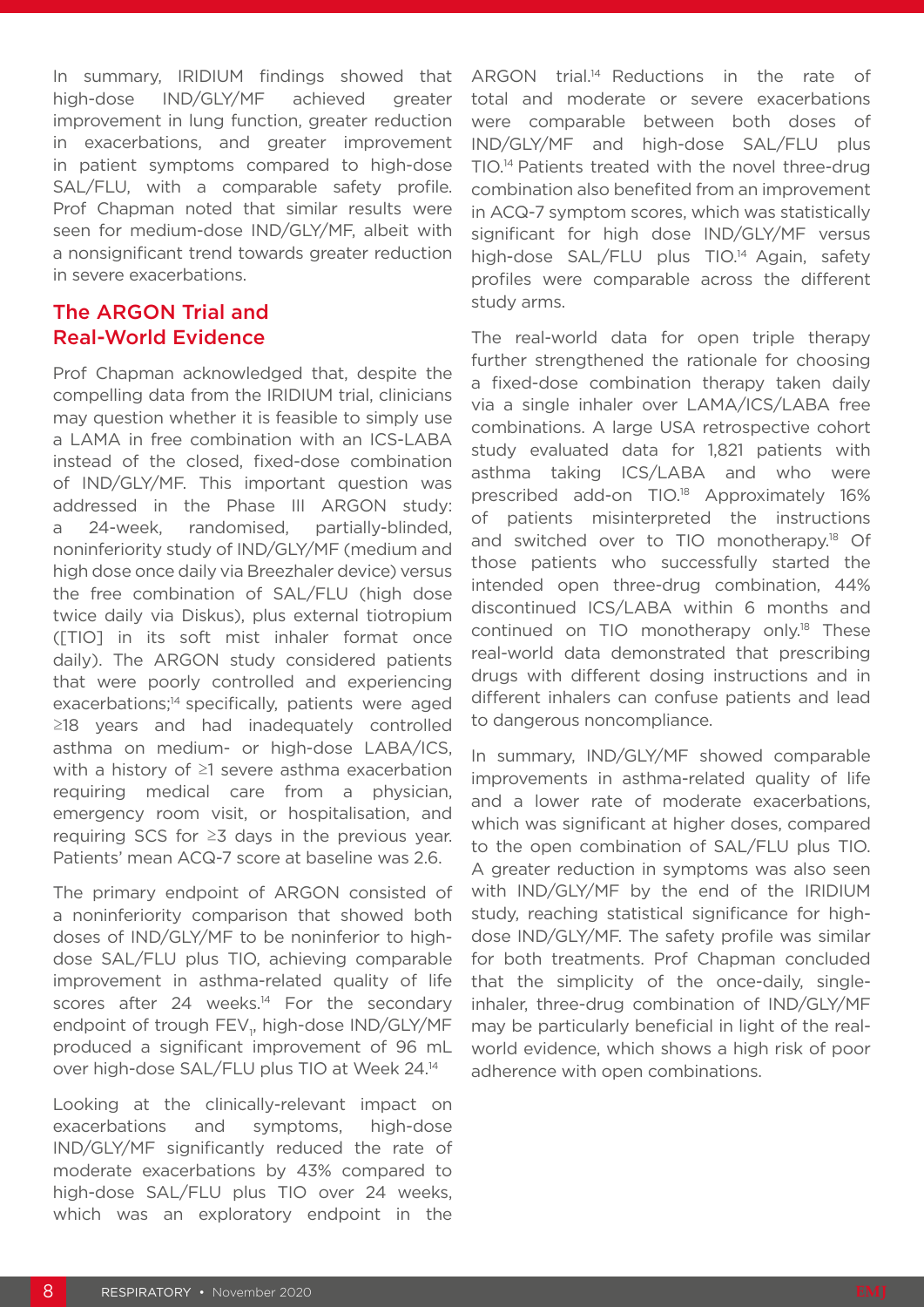### Could a New Device Improve Treatment Use and Adherence?

### Professor Ken Chapman

The simplicity and intuitiveness of the Breezhaler device used to deliver IND/GLY/MF once daily in the PLATINUM study programme may also have the potential to address existing inhaler misuse issues and enhance correct use. Transparent capsules allow the patient to see that the full dose has been taken, therefore confirming complete inhalation of active medications.17,19 In a realworld study of patients with chronic obstructive pulmonary disease (COPD), those using the Breezhaler device made fewer critical errors compared to other commonly used inhalers.20 For example, just 15.4% of patients made one or more critical inhaler use error with the Breezhaler device, compared to 46.9% for Respimat® (Boehringer Ingelheim, Ingelheim, Germany).20

The Breezhaler device is also one of the lowest resistance asthma inhaler devices currently available. This allows patients to generate higher peak inspiratory flow rates as they inhale through it, which mobilises the medication for better deposition into the lower airway. In a randomised, open-label, multicentre Phase IV trial designed to compare peak inspiratory flow values generated by patients with COPD with moderate to very severe airflow obstructions, patients were able to inhale with the least effort through the Breezhaler device as compared to both Ellipta® (GlaxoSmithKline, Brentford, UK) and HandiHaler® (Boehringer Ingelheim, Ingelheim, Germany) dry powder inhalers.21

An exciting new advance with the Breezhaler device is the potential to monitor inhalation using the add-on proprietary Propeller® Sensor (Propeller Health, Madison, Wisconsin, USA). The sensor is attached to the Breezhaler device, which can then be linked to a smartphone app via Bluetooth, allowing patients to assess their own personalised asthma profile. Using the sensor allows patients to confirm that adequate inhalation has occurred and provides daily reminders to enhance medication adherence. Perhaps most importantly, the sensor for Breezhaler device also provides real-life use data that can be shared with physicians to support therapeutic decision-making in the clinic.

## Could Digital Solutions Improve Virtual Consultations?

### Professor David Price

The coronavirus disease (COVID-19) pandemic has highlighted the important role that virtual consultations can play in everyday clinical practice in asthma. Early evidence for the benefits of telemedicine can be seen in a 2003 study, in which patients requiring a routine asthma review were randomised to be offered a face-to-face consultation or a telehealth consultation. Of those offered a telehealth consultation, 74% used the service, whereas only 48% of those offered a face-to-face consultation used the service.<sup>22</sup> Both patient satisfaction and quality of life outcomes were similar for those who received face-to-face care compared to a telehealth consultation.<sup>22</sup>

In recent months, COVID-19 has fuelled a huge expansion in telemedicine use around the world.<sup>23</sup> This trend towards remote consultations has been broadly welcomed by patients and is likely to continue for the foreseeable future. Tools that can support HCP in navigating the new virtual landscape in asthma include digital portable spirometers and novel devices such as the Propeller Sensor.

Portable spirometers such as Air Next<sup>®</sup> (NuvoAir, Stockholm, Sweden) have proven to be as clinically valid and accurate as traditional physician-administered spirometers.24 They can be used to support diagnosis, reassessment, and self-monitoring of respiratory diseases by bringing objectivity into the treatment decisionmaking process. The Propeller system has also shown important benefits, including improved adherence, reduced emergency room utilisation, and a decrease in short-acting β-agonist use, which has highlighted its potential role in optimising asthma control. In two key studies of the Propeller system, controller medication adherence increased by 21% in 6 months, while asthma-related emergency room visits and hospitalisations were reduced by 57% over the course of 1 year.25,26 A further single-arm study of Propeller in nearly 500 patients with asthma found a substantial reduction in mean daily short-acting β-agonist use, which declined by 78% in 12 months.27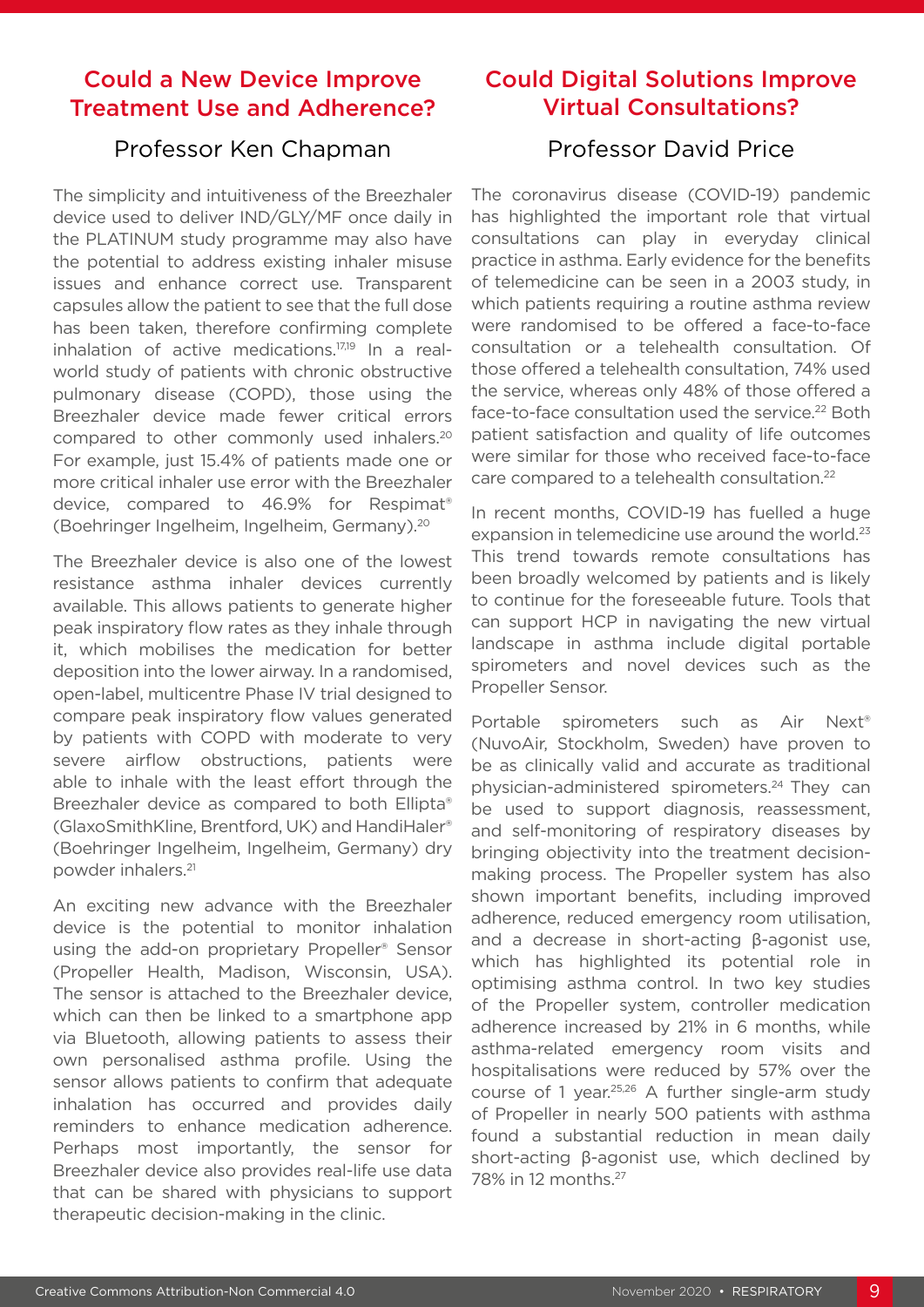In summary, Prof Price concluded that the Breezhaler device has the potential both to address inhaler misuse and enhance correct use. Dosing is confirmed as patients can hear, feel, and see that the full dose has been taken. The Breezhaler device is also more likely to be used correctly because of its lower critical error rate compared to other devices and lower airflow resistance, which means inhalation is more comfortable for patients. In turn, the Propeller Sensor provides inhalation confirmation, medication reminders, and access to real-life data to support therapeutic decision-making, whether face-to-face or remote.

### Concluding Remarks

Collectively, the data from the PLATINUM trial programme highlighted the clinical value of the two new once-daily combinations, IND/GLY/MF and IND/MF, delivered via the Breezhaler device.

IND/GLY/MF offers a fixed-dose combination of three key drugs with potential clinical benefits over classical standard-of-care for patients with inadequately controlled asthma. A oncedaily regimen administered via a single inhaler may help improve convenience, treatment adherence, and control of both asthma symptoms and exacerbations.

The fixed-dose combination of IND/MF provides a once-daily dry powder option for patients whose asthma is poorly controlled despite treatment with ICS (with or without LABA). Once-daily IND/MF showed clinical benefit over other ICS/LABA and may be particularly convenient for patients who find a twice-daily regimen burdensome. Importantly, the availability of multiple dosing options for IND/MF ranging from low to high also provides clinicians with the scope to target and titrate dosing for individual patients as needed.

#### References

- 1. World Health Organization (WHO). Global surveillance, prevention and control of chronic respiratory diseases: a comprehensive approach. 2007. Available at www.who.int/gard/ publications/GARD\_Manual/en. Last accessed: 27 July 2020.
- 2. Global Asthma Network. Global asthma report 2018. 2018. Available at: http://www.globalasthmareport. org/Global%20Asthma%20 Report%202018.pdf. Last accessed: 27 July 2020.
- 3. Asher I, Pearce N. Global burden of asthma among children. Int J Tuberc Lung Dis. 2014;18(11):1269-78.
- 4. Foster JM et al. "I have lost in every facet of my life": the hidden burden of severe asthma. Eur Respir J. 2017;50(3):1700765.
- 5. Price DB et al. Adverse outcomes from initiation of systemic corticosteroids for asthma: longterm observational study. J Allergy Asthma. 2018;11:193-204.
- 6. Matsunaga K et al. Progression of irreversible airflow limitation in asthma: correlation with severe exacerbations. J Allergy Clin Immunol Pract. 2015;3(5):759-64.e1.
- 7. Kritikos V et al. A multinational observational study identifying primary care patients at risk of overestimation of asthma control. NPJ Prim Care Respir Med. 2019;29:43.
- 8. Buhl R et al. One-year follow-up of asthmatic patients newly initiated on treatment with medium- or high-dose inhaled corticosteroid-long-acting β<sub>2</sub>agonist in UK primary care settings. Resp Med. 2020;162:105859.
- 9. Asthma UK. Connected asthma: how technology will transform care. 2016. Available at: https://www.asthma. org.uk/f29019fc/globalassets/getinvolved/external-affairs-campaigns/ publications/connected-asthma/ connected-asthma---aug-2016.pdf. Last accessed: 27 July 2020.
- 10. Azzi E et al. Practice makes perfect: self-reported adherence a positive marker of inhaler technique maintenance. NPJ Prim Care Respir Med. 2017;27(1):29.
- 11. Bender BG. Advancing the science of adherence measurement: implications for the clinician. J Allergy Clin Immunol. 2013;1(1):92-3.
- 12. van Zyl-Smit RN et al. Once-daily mometasone plus indacaterol versus mometasone or twice-daily fluticasone plus salmeterol in patients with inadequately controlled asthma (PALLADIUM): a randomised, double-blind, triple-dummy, controlled Phase 3 study. Lancet Respir Med. 2020;DOI:10.1016/S2213- 2600(20)30178-8.
- 13. Kerstjens HAM et al. Once-daily, single-inhaler mometasoneindacaterol-glycopyrronium versus

mometasone-indacaterol or twice-daily fluticasone-salmeterol in patients with inadequately controlled asthma (IRIDIUM): a randomised, double-blind, controlled Phase 3 study. Lancet Respir Med. 2020;DOI:10.1016/S2213- 2600(20)30190-9.

- 14. Gessner C et al. Fixed-dose combination of indacaterol/ glycopyrronium/mometasone furoate once-daily versus salmeterol/ fluticasone twice-daily plus tiotropium once-daily in patients with uncontrolled asthma: a randomised, Phase IIIb, non-inferiority study (ARGON). Respir Med. 2020;170:106021.
- 15. European Medicines Agency (EMA). Atectura® Breezehaler summary of product characteristics. 2020. Available at: https://www.ema. europa.eu/en/documents/productinformation/atectura-breezhalerepar-product-information\_en.pdf. Last accessed: 19 August 2020.
- 16. Chapman KR et al. Indacaterol/ mometasone furoate fixed-dose combination improves lung function and decreases exacerbations compared with salmeterol/fluticasone in patients with uncontrolled asthma: pooled analyses of PALLADIUM and IRIDIUM studies. Abstract A3004. American Thoracic Society (ATS) Congress, 15-20 May, 2020.
- 17. European Medicines Agency (EMA).